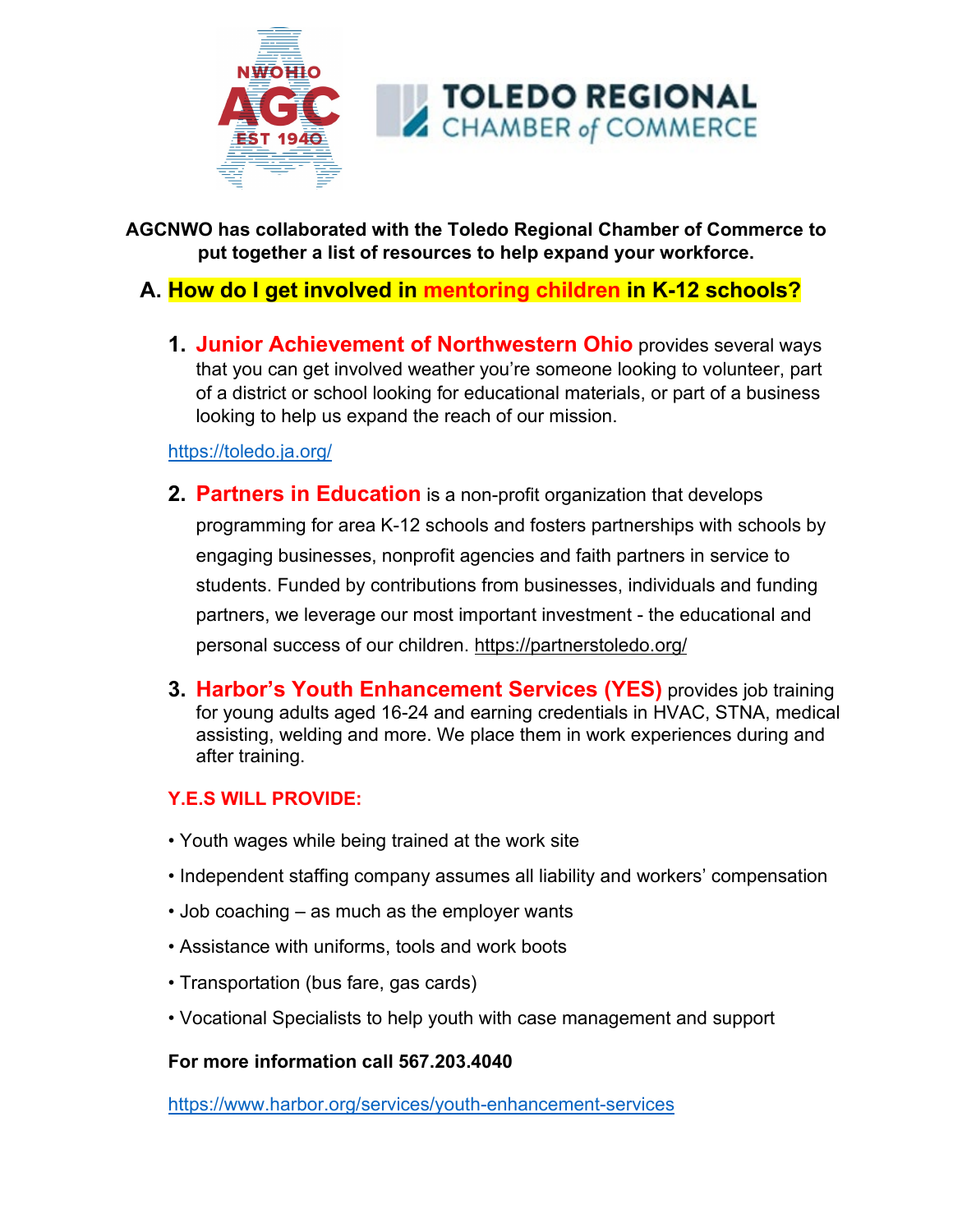# **4. Girl Scouts of Western Ohio**

**STEM**: Giving Girls the Power to Invent the Future. A STEM background gives girls a much-needed edge in a rapidly changing workforce-and propels them into the future. Not only do girls learn specific skills, but they also develop confidence and perseverance-giving them the tools to empower themselves for a lifetime of leadership, adventure, and success.

Interested in participating? Visit<https://www.gswo.org/en/events/program-partners.html>

## **B. How do I connect with adults looking for employment?**

**1. Register with Handshake**, to have access to college students at:

<https://joinhandshake.com/employers/>

**2. NetWORK**, a division of Zepf Center, provides various vocational services that assist individuals to overcome barriers to employment, explore careers, develop employment skills, and obtain employment. These services are developed through various community partnerships whose goal is to assist individuals become independent and self-sufficient.

#### **3. [NORTHWEST OHIO FATHERHOOD CONNECTION \(NWOFC\)](https://www.zepfcenter.org/northwest-ohio-fatherhood-connection/)**

The NWOFC is focused on empowering low-income fathers by promoting healthy relationships, improving the bonds between parent and child through healthy engagements, and by providing fathers (18yrs or older) and who have children (24yrs and younger) an opportunity to complete a short-term training that would lead to economic stability.

**Available trainings for the program include** Certified Production Technician, CDL Truck Driver, Certified Call Center Technician, Healthcare Support Certification, Medical Assistant Certification, Behavioral Healthcare Technician, Certified Forklift Training, Certified Welder, and Certified Automotive Technician.

- **4. Jobs Plus** provides coaching and job placement assistance to lowincome families. This program is ONLY available to current Lucas Metropolitan Housing residents living at Birmingham and Ravine properties.
- **5. Building Evidence on Employment Strategies** (BEES) provides evidenced based employment supports and job placement services to individuals in recovery from substance abuse disorders. This program is ONLY available to current Zepf clients who are recovering from a substance abuse disorder.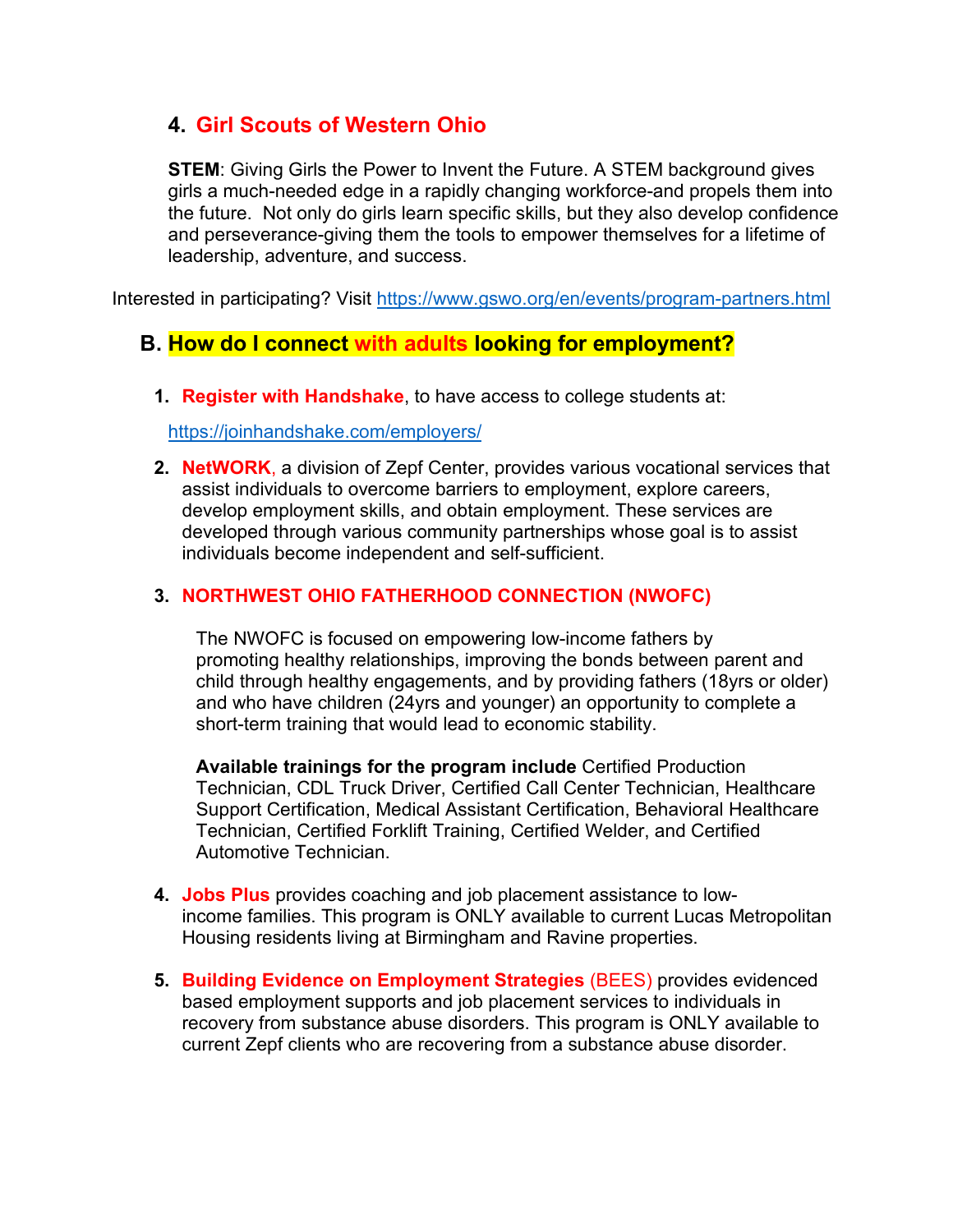**6. Homeless Outreach Person-Centered Engagement (HOPE)** provides coaching, job placement assistance, housing navigation and access to behavioral treatment.

> Email: [NETWORKVOCATIONALSERVICES@ZEPFCENTER.ORG](mailto:NetWORKVocationalServices@zepfcenter.org) Phone: (419) 841-7701

**7. Goodwill Industries of Northwest Ohio** allows local job seekers to take advantage of a powerful array of services designed for one purpose: getting back to work. Provides Re-Entry programming, summer youth programming and a Toolbox Program that provides childcare and/or transportation assistance to people interested in pursuing a career in the building trades.

<https://www.goodwillnwohio.com/workforce-development/>

For more information contact Eric Slack at: ESlack@goodwillnwohio.org

**8. Cherry Street Mission Ministries** assists individuals learn in-demand skills that will increase their employability and earning capacity, including building trades, office specialist, welding and more.

To connect with program graduates, contact Tami Norris at [tnorris@cherrystreetmission.org](mailto:tnorris@cherrystreetmission.org) or visit [https://cherrystreetmission.org/workforce](https://cherrystreetmission.org/workforce-development/)[development/](https://cherrystreetmission.org/workforce-development/) for more information.

#### **9. Pathway**

The Bridges to Career Services (BCO) Program assists with identifying basic skills gaps that often prevent unemployed or underemployed resident's access training and credentialing programs that can lead to living wage jobs. The goal of the program is to match employers in need of workers with a specific skill set to job seekers who've been trained in these skills.

<https://pathwaytoledo.org/bridges-to-career-services-program>

[Phone: \(419\) 242-7304](mailto:Phone:%20(419)%20242-7304) Email: [trushing@pathwaytoledo.org](mailto:trushing@pathwaytoledo.org)

#### **10.Ohio Means Jobs Lucas County**

In today's job market, employers are struggling to find quality workers and, for smaller companies without a full-time talent acquisition team, the challenge is even greater. That's why OhioMeansJobs Lucas County has a dedicated Business Services Team ready to lend a hand.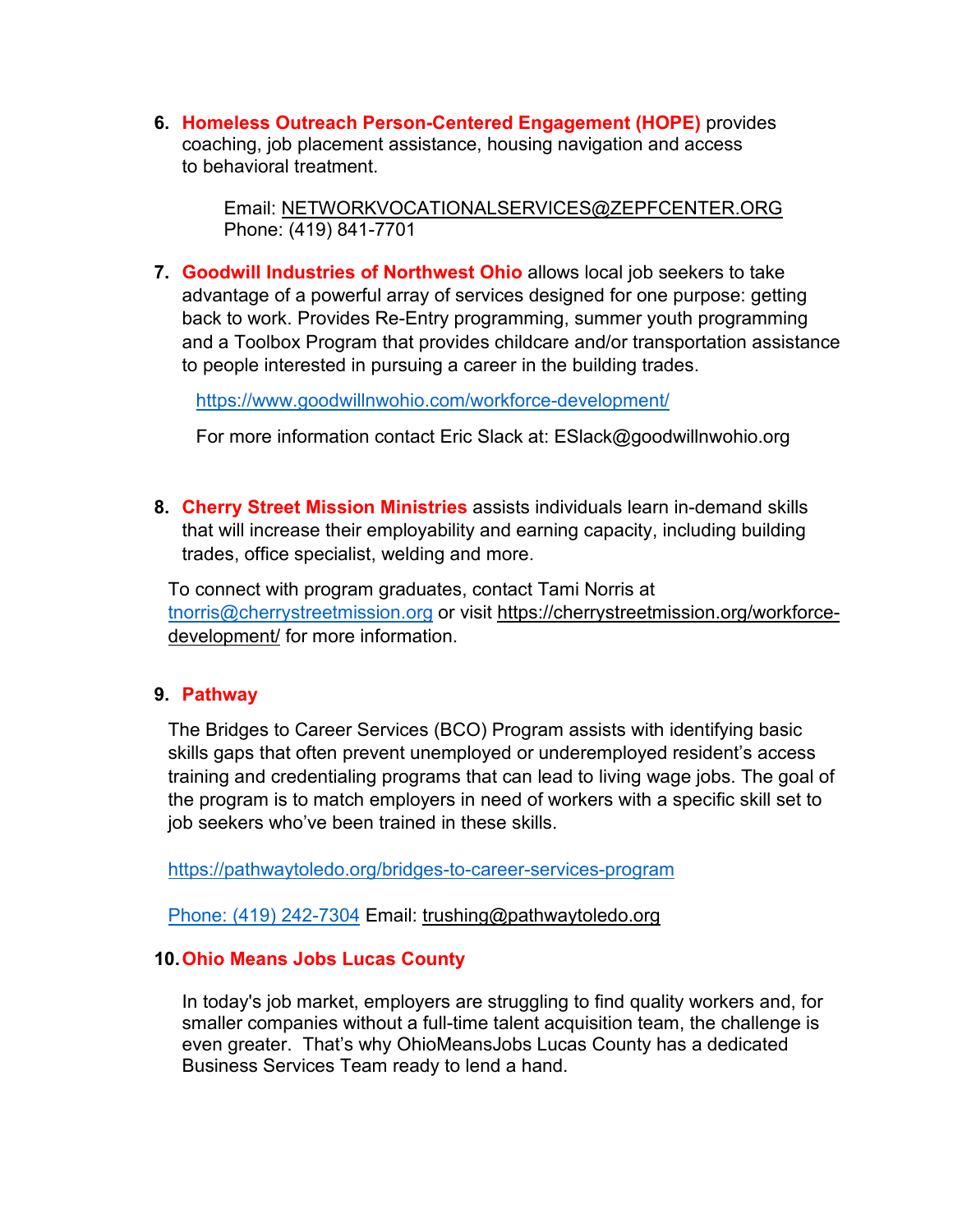Whether it's posting an open position on OhioMeansJobs.com, the State of Ohio's job posting system, or coordinating an on-site recruiting event, our trained staff can help. Phone: 419-213-JOBS (5627)

<https://www.ohiomeansjobs-lucas.com/employers.aspx>

**11.First Wednesday**, through the Reentry Coalition of Northwest Ohio, is held on the first Wednesday of every month at 11:00 am Michael V. DiSalle Government Center. Information on how returning citizens obtain IDs, training, and programming to remove barriers is offered. Employers can reserve a table or hand out information on open positions free of charge. Contact Chris Stewart at [chris.stewart@odrc.state.oh.us](mailto:chris.stewart@odrc.state.oh.us) for more information.

#### **12.Talent Beyond Boundaries**

Finding new ways to address talent shortages is an economic imperative. The global refugee population can be part of the solution. **<https://www.talentbeyondboundaries.org/for-employers>**

#### **13.Lucas County Veterans Service Commission**

The mission of the Veterans Service Commission is to continue to provide direct and indirect financial assistance and other benefits to veterans and their dependents who have met with an unexpected hardship resulting from illness, injury, or loss of employment, and meet eligibility requirements. The Commission has established outreach programs with other county, state and federal agencies to assist veterans and their dependents with employment and training for employment, so they have all of the tools needed to re-enter the workforce and not be dependent on this Commission for assistance. This Commission also assists in initiating claims for benefits, obtaining documents to substantiate proof for these benefits, provides free graves and funerals for honorably discharged indigent veterans, and procures grave markers for veterans. Phone: (419)213-6090 <https://lucascountyvets.org/>

## **D. Camps and Events**

#### **1. Bowling Green State University**

Summer is the perfect time for pre-college students to explore their career interests. BGSU Pre-College Programs provides opportunities for students to experience the Bowling Green State University campus while expanding their knowledge, building life skills and exploring their interests. BGSU offers residential and day camps throughout the summer. [https://www.bgsu.edu/pre-college-programs/summer-academic-and-youth](https://www.bgsu.edu/pre-college-programs/summer-academic-and-youth-programs.html)[programs.html](https://www.bgsu.edu/pre-college-programs/summer-academic-and-youth-programs.html)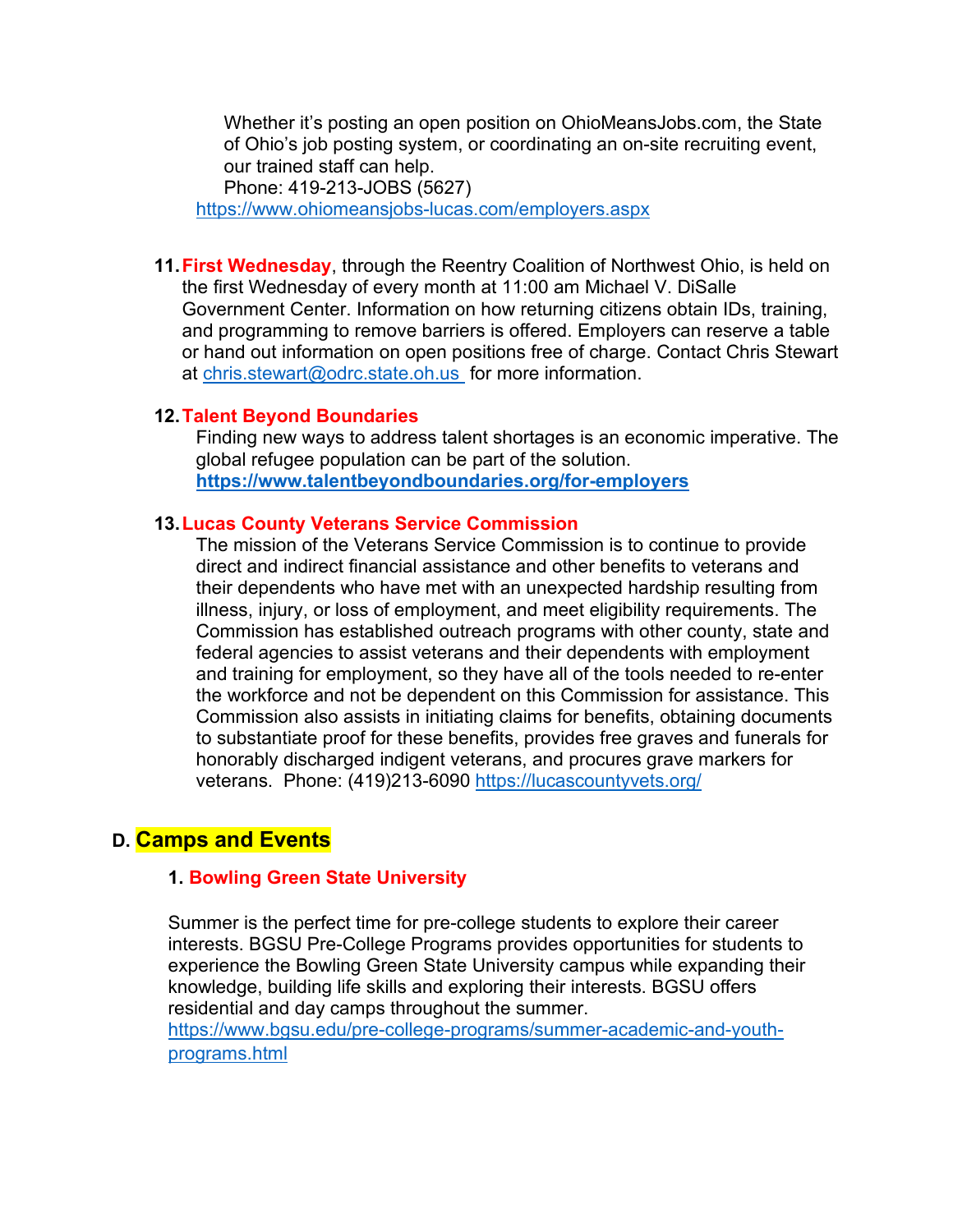#### **2. Habitat for Humanity – Women Build**

80% of our homeowners are single female heads of household. This is why our Women Build is so important- it provides the opportunity for you to help empower other women. Women Build starts in August 2022. Learn more at <https://www.mvhabitat.org/> or call Kelly Davis at 419-382-1964 ext.117 or email [kdavis@mvhabitat.org.](mailto:kdavis@mvhabitat.org)

#### **3. Gateway Youth Development**

8 Week Summer Success Series for ages 14-18 starting June  $6<sup>th</sup>$  – August  $5<sup>th</sup>$ 

Life skills training includes Education, Career Preparation, Money Management, Housing Management, Health and Nutrition, and Risk Prevention. Contact KaTrice Perry at 419-378-9899 or [gatewayydp@gmail.com](mailto:gatewayydp@gmail.com) for more information.

**4. Women of Toledo's-Girls Hub** June 5 - July 1 is a pop-up STEAM (science, technology, engineering, arts, and mathematics) summer program/activity for girls and young women ages 12 to 18 that offered a dedicated workspace in design and construction, through classes in carpentry, architecture, and art.

Our intensive four-session of one-week long summer programs teach girls, and young women how to use tools, build real-world projects and connect with their community. The program will focus on skill-building and a few takehome woodworking projects that combine creative construction skills and design challenges in response to social challenges.

#### **a. Project: Building Our Seats at the Table**

Materials + tools: a handsaw, wood glue, sanding sponge, hammer, nails, drill, impact driver, screws, plywood, redwood dimensional lumber. Timeline: June 5 to July 1, Monday to Friday, 9 am to 3 pm, supported by Mentors, Artists, YWOT Apprentices, and Summer Counselors.

Team 1 Rosie Riveter (Industrial): June 6 to June 10 Team 2 Emily Roebling (Engineering): June 13 to June 17 Team 3 Rose Ondrus (Hardware): June 20 to June 24 Team 4 Katherine Johnson (Mathematician): June 27 to July 1

Contact Nina Corder at [nina@womenoftoledo.org](mailto:nina@womenoftoledo.org) for more information or visit[:https://www.womenoftoledo.org/girlshub](https://www.womenoftoledo.org/girlshub)